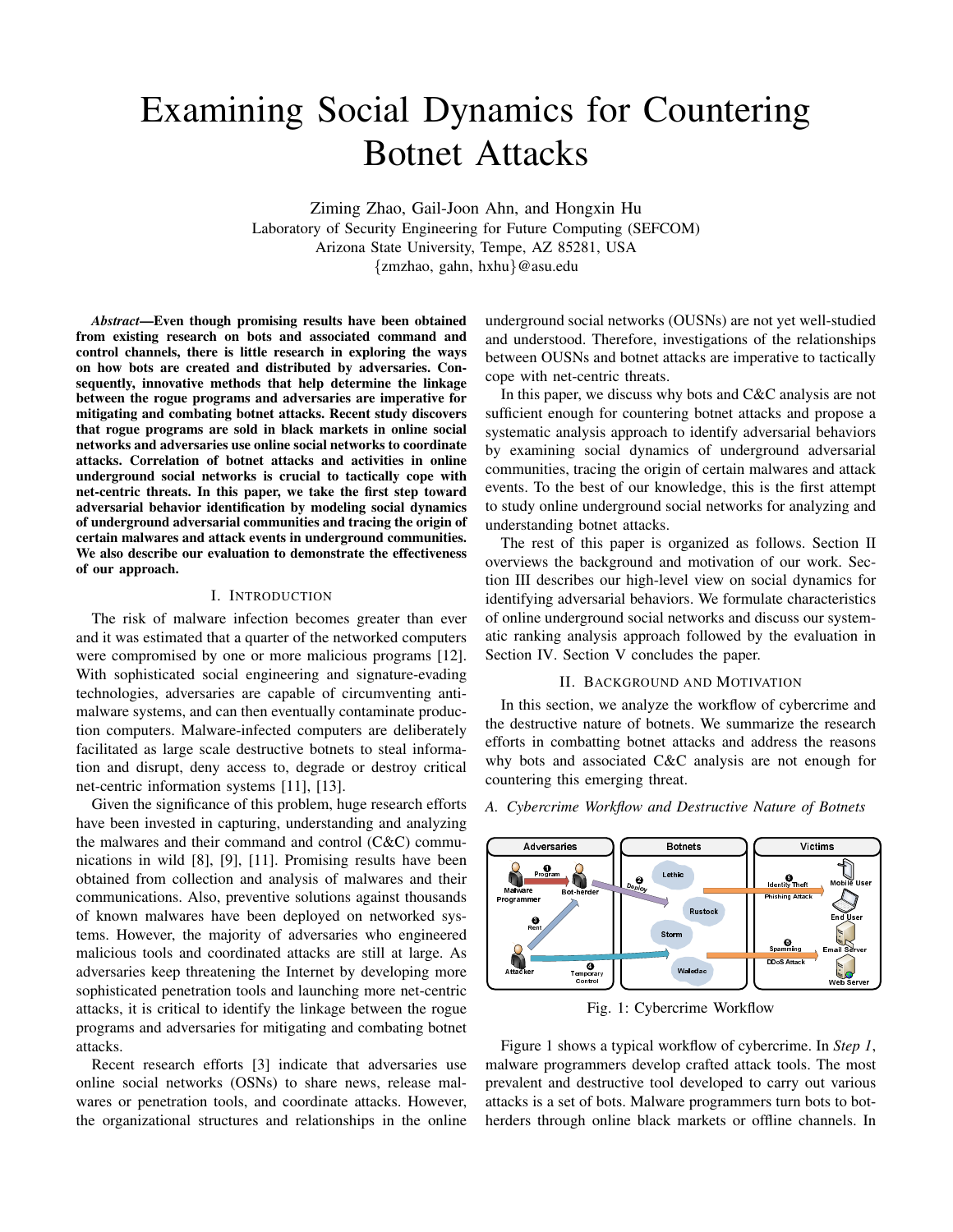*Step 2*, bot-herders deploy a botnet through social engineering, drive-by-download or other possible vectors. In *Step 3*, botherders rent a botnet out to other adversaries, from which botherders and malware programmers profit, that have targets in mind but do not have the technological expertise to design or administer the botnet. In *Step 4*, attackers, such as spammers, take control of the botnet. A rented botnet may result in a variety of attacks launched by multiple adversaries who might have different intents. In *Step 5*, attackers coordinate bot nodes to perform multiple attacks such as spamming, identity theft, DDoS, phishing attacks, etc.

The power of botnets relies on their coordination and the volume of the responses from the bot nodes. In a typical botnet, hundreds to thousands of bot nodes respond to botmaster's commands. When these nodes are instructed to connect to one webpage at the same time, the aggregated volume of the network traffic would be tremendous for most companies to handle, causing denial-of-service to the targeted servers. When these nodes are instructed to download banking credentials, the botmaster receives credentials from each bot which can be thousands or even millions in some botnets. Another critical problem caused by botnets is e-mail spamming. Nowadays a spam causes not only a network-clogging problem, but also a means for adversaries to distribute additional malwares.

#### *B. Analyzing Bots and C&C Channels*

Most research in the area of botnets focuses on finding bots and associated C&C channels, and shutting the botnets down in a timely manner [2]. In other words, existing approaches concentrate on *Step 2*, *Step 4* and *Step 5* in Figure 1. Although promising results from collection and analysis of bots and their communications have been utilized to build preventive solutions on networked systems against thousands of known malwares, these analysis processes still have limitations and fail to identify adversaries and their behaviors. We summarize several characteristics behind this phenomenon:

*•* Complexity in binary analysis: Evidence acquisition from malicious files is difficult. Static analysis methods are not suitable for malwares that are devised by deliberate obfuscation techniques and dynamic analysis may not cover all the control paths. Moreover, there exist dynamic defense techniques to detect whether the running environment of a malware is suspicious [4]. Therefore, even though there exist concise evidences in malicious files, it is hard for analysts to extract them successfully.

*•* Lack of clear evidence: There exist evidences that do not explicitly disclose the identity of adversaries in malicious files and behaviors. Even if analysts can extract every bit of information from malicious files and behaviors, the information that would point out to adversaries behind the scene may be limited and obscure.

*•* Obsolete evidence: Adversaries design sophisticated algorithms and approaches to change their identities and credentials that have to be stored in malicious files. Even if investigators successfully extract some information from malicious files, the information may be obsolete.

• Evolution in botnets: Most significant botnets today constantly change and evolve. They are evolved by adding bots, deleting bots, changing to new channels, being upgraded, etc. Attempting to discover their C&C servers may bring immediate benefits but stimulate the evolution of botnets. Park and Reeves [7] claimed that it is also important to monitor botnets for an extended time to learn the purpose of the botnets and to develop more effective countermeasures.

## III. IDENTIFYING ADVERSARIAL BEHAVIORS THROUGH SOCIAL DYNAMICS

While there exist some knowledge on how bots operate, there is little research in exploring the ways on how bots are created and distributed by adversaries. A recent study reveals that these programs are sold in online black markets on social networks [3]. Individuals who control existing botnets also sell access to their infected machines for a variety of attacks including spamming and denial of service. As a consequence, these markets enable a great deal of unskilled adversaries and innocent computer users to engage in cybercrime.

We propose a solution to systematically examine the creation, distribution and trend of bots that are being circulated online. In other words, we attempt to fully grasp bot-herders' communities and social activities. This vital information will be used to determine specific social communities related to adversarial threats. In order to address this issue we focus on discovering characteristics of the botmasters over time which allows us to discover not only the means to shut the botnets down, but also information to identify the attackers to prevent the creation of potential botnets. Our approach on online underground societies complements existing research efforts in terms of *Step 1* and *Step 3* in Figure 1.

Our approach consists of two stages. First, we model an online underground social network considering its social dynamics and user-generated contents. Second, we develop a systematic ranking analysis mechanism by introducing several indices indicating the influence of adversaries, relevance of adversaries to certain events, and the ongoing trend of underground society.

### *A. Modeling Online Underground Social Networks*

Adversaries choose online social networks which meet their special requirements to form online underground social communities. OUSNs are used to share technical articles and trade malicious tools, rather than photo-sharing or video-sharing, making them different from normal OSNs in the following aspects:

*•* OUSNs provide a blog-like article-sharing mechanism, which has less constraints on the length of articles a user can post. Length limitation of posts adopted in traditional OSNs, such as Twitter and Facebook, is unlikely suitable for wellexplained technical articles in OUSNs.

*•* OUSNs have less access and write constraints on posted articles. For instance, Facebook adopts strict policies to protect its users' privacy, in which one user has to be in the others' trust circles to access and comment on their posts. However, in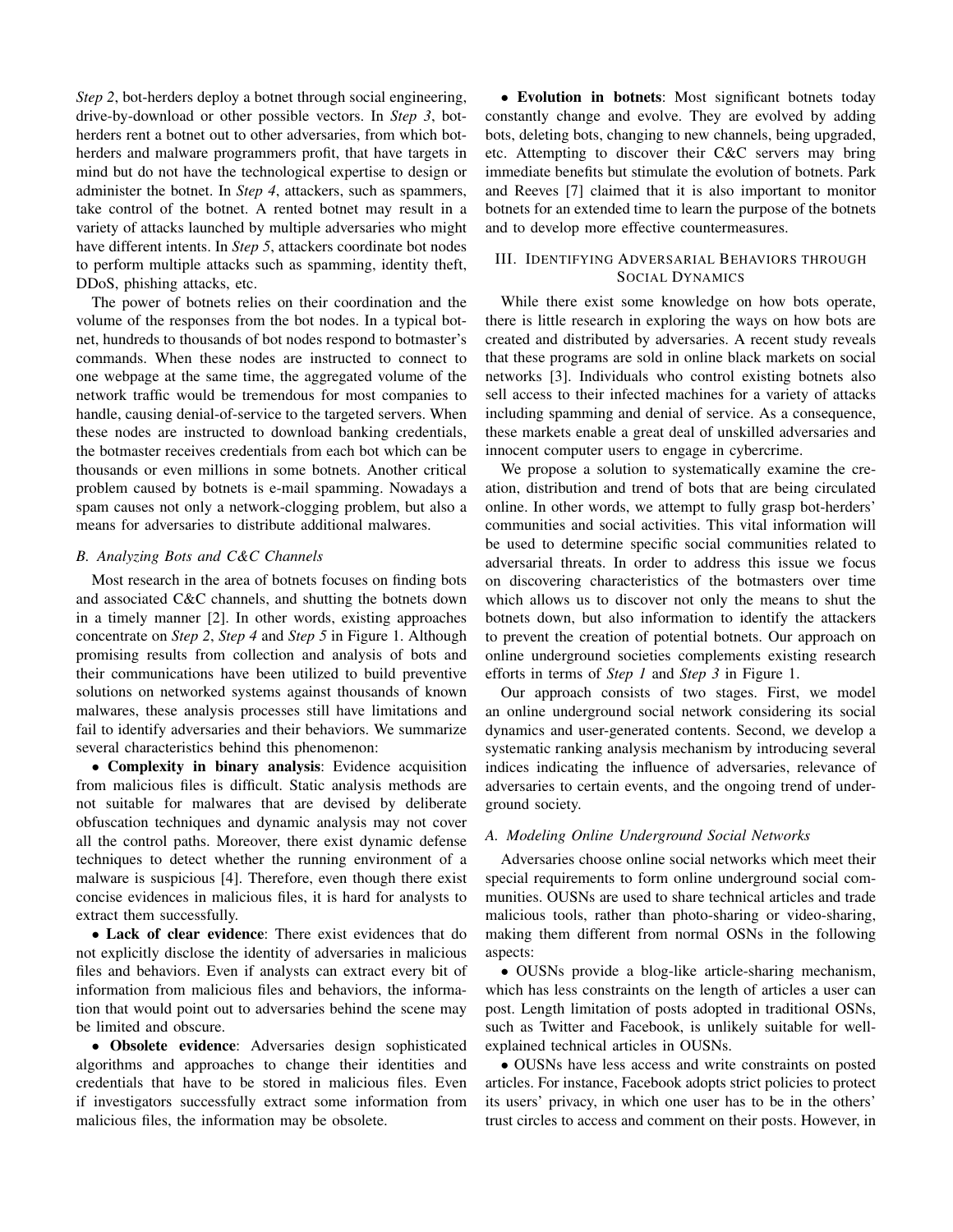OUSNs, a user does not need to be a friend of the article author to read the article or give comments on it. This characteristic allows OUSNs to disseminate more knowledge and technical discussions than OSNs.

*•* OUSNs do not require users to provide their real world identities. Adversaries prefer not to associate their real world identities with their online profiles, therefore OUSNs do not claim themselves as *real* social networks. However, OSNs such as Facebook requires users to provide their real names, education backgrounds, and relationship statuses.

Based on the above-identified characteristics of OUSNs, we now formally model and define online underground social networks. Different from previous work on modeling OSNs [5] which mainly focus on users, groups and relations, our model considers user-generated contents shared in OUSNs as well:

*Definition 1:* (Online Underground Social Network). An online underground social network is modeled as an 11-tuple  $OUSN = \langle U, G, A, C, P, S, \Re_{UU}, \Re_{UG}, \Re_{UP}, \Re_{AC}, \Re_{PS} \rangle$ where

- *• U* is a set of registered users who have the rights to post articles and join groups in an OUSN. Users are identified by system-generated unique identifiers and user-chosen nicknames. Users can make their profiles (birthday, residence, interests) open to the public but have no obligation to verify their authenticity;
- *• G* is a set of groups to which users can belong. A group could be formed based on common interests or any other similarity among its users. Groups are identified by system-generated unique identifiers and creator-chosen nicknames;
- *• A* is a set of articles which are posted by users who want to share them with the society. In OUSNs, articles might introduce latest technologies, analyze recent vulnerabilities, call for participation of network attacks and trade newly developed and deployed botnets;
- *• C* is a set of comments which are the subsequent posts to articles. Comments represent the reactions from the society to posted articles;
- *• P* is a set of posts. Posts are the union of articles and comments where  $P = A \cup C$ ;
- *• S* is a set of strings which are the elementary components of articles and comments. Strings are not necessarily meaningful English words. They could be names, URLs and underground language such as, *c4n* as *can*, and *sUm1* as *someone*;
- $\Re_{UU}$  :  $U \times U \rightarrow RT_{UU}$  is a function to assign relationships among users in the OUSN, where  $RT_{UU}$ is a set of user-user relationship types supported by the OUSN. The most common relationship among users is *followerOf*;
- $\Re_{UG}: U \times G \rightarrow RT_{UG}$  is a function to assign relationships between users and groups in the OUSN, where *RTUG* is a set of user-group relationship types supported by the OUSN. The most common relationships between users and groups include *memberOf, subscriberOf*;
- $\Re_{UP}$  :  $U \times P \rightarrow RT_{UP}$  is a function to assign rela-

tionships between users and posts in the OUSN, where *RTUP* is a set of user-post relationship types supported by the OUSN. The most common relationship between users and posts is *authorOf*;

- $\Re_{AC}$  :  $A \times C \rightarrow RT_{AC}$  is a function to assign relationships between articles and comments in the OUSN. *RTAC* is a set of article-comment relationship types supported by the OUSN. The most common relationship between articles and comments is *hostOf*; and
- $\Re_{PS}$ :  $P \times S \rightarrow RT_{PS}$  is a function to assign relationships between posts and strings in the OUSN.  $RT_{PS}$ is a set of post-string relationship types supported by the OUSN. The most common relationship between posts and strings is *containerOf*;

## *B. Systematic Ranking Analysis*

In this section, we present a systematic ranking analysis approach to facilitate the understanding of OUSNs. In order to achieve this, we first provide several functions based on our OUSN model. We introduce *N* as the set of natural numbers to support counting and *T* as the set of time to support temporal pattern analysis. We include several core functions in Table I.

TABLE I: Core Functions

| Function                                              | Category                                          |  |
|-------------------------------------------------------|---------------------------------------------------|--|
| $atlyost: U \times T \times T \rightarrow N$          | $at post(u, t_1, t_2)  = n$ , if u posted         |  |
|                                                       | <i>n</i> articles from time $t_1$ to $t_2$        |  |
| $\mathit{cmtpost}: U \times T \times T \rightarrow N$ | $\textit{cmtpost}(u, t_1, t_2) = n$ , if u posted |  |
|                                                       | <i>n</i> comments from time $t_1$ to $t_2$        |  |
| $following: U \times T \times T \rightarrow N$        | $following(u, t_1, t_2) = n$ , if u               |  |
|                                                       | started to follow $n$ users from time             |  |
|                                                       | $t_1$ to $t_2$                                    |  |
| $follower: U \times T \times T \rightarrow N$         | $follower(u, t1, t2) = n$ , if u was              |  |
|                                                       | followed by <i>n</i> users from time $t_1$ to     |  |
|                                                       | $t_2$                                             |  |
| $affiliated: U \rightarrow N$                         | $affiliated(u) = n$ , if u is the                 |  |
|                                                       | member of $n$ groups                              |  |
| subscribing $: U \rightarrow N$                       | subscribing(u) = n, if u sub-                     |  |
|                                                       | scribes $n$ groups' news                          |  |

To understand OUSNs, we also introduce several indices to model the activeness and influence of users and groups, prevalence of topics and ongoing trends. Due to the page limit, we only discuss four major indices here.

*Index 1:* User Influence Index (UII) represents the influence of a user in a given time period.

$$
UII(u, t_1, t_2)
$$
  
=  $w_a \sum_{i=1}^n AII(a_i, t_1, t_2) + w_f follower(u, t_1, t_2)$  (1)

where  $u$  is the user identifier,  $t_1$  and  $t_2$  denote the start and end of given time period, respectively, and  $w_a$  and  $w_f$  are the weights that can be used to adjust the contribution of posts and social relations. One user's influence can be split into two parts. One is the impact of the user's opinions or remarks, which is modeled by article influence index (AII). Another related part is the user's social relationships. For a more influential user, more people will follow her/him. We consider an additive model to combine these two parts together. In order to reduce the bias caused by different amount of posted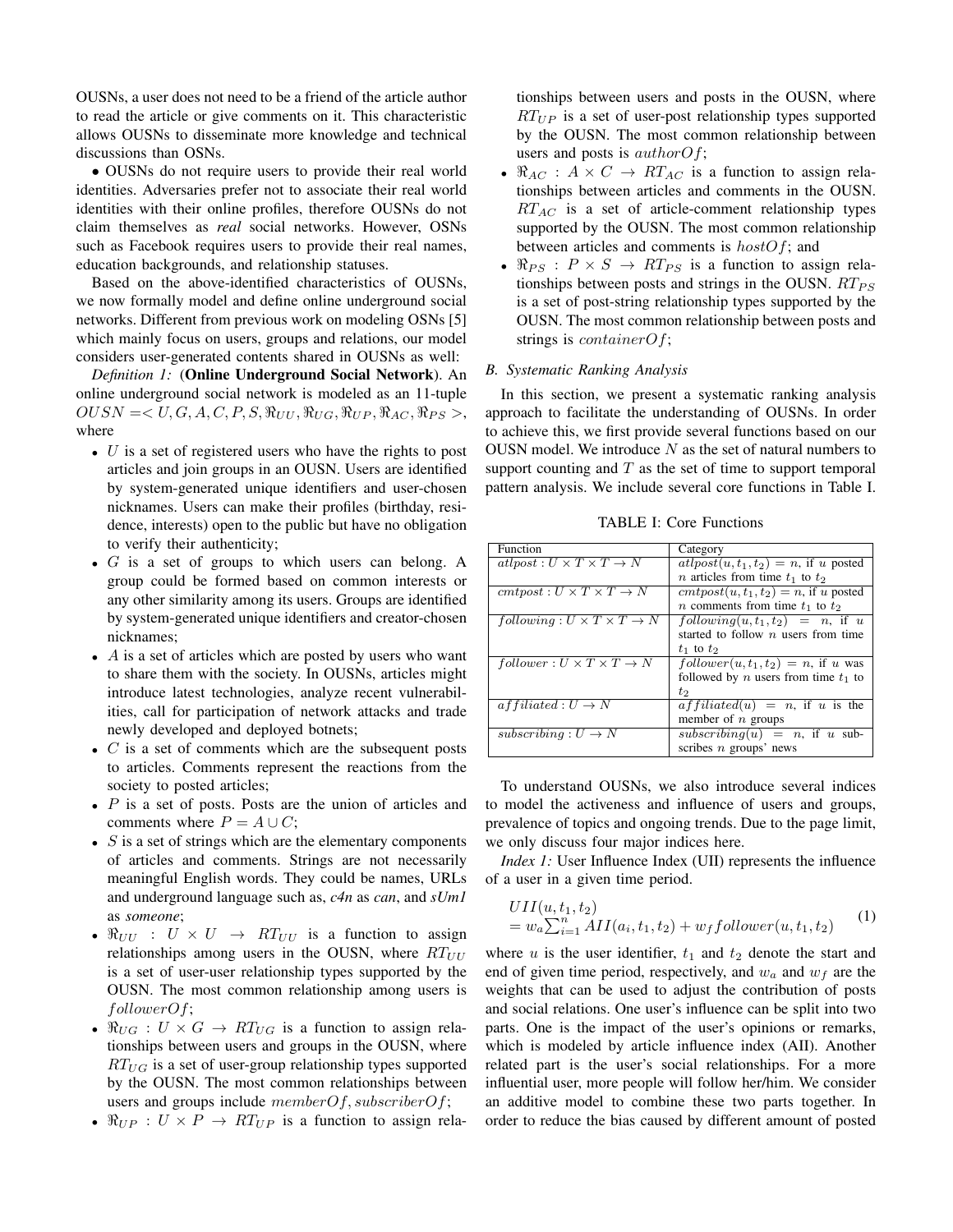

Fig. 2: An OUSN Scenario

Rank Name Index<br>1 Edward 29 Edward

| Rank                          | Name        | Index  |
|-------------------------------|-------------|--------|
|                               | Alice       | 69.326 |
| $\mathfrak{D}$                | <b>B</b> ob | 23.988 |
| $\overline{\mathbf{3}}$       | Carl        | 21.543 |
| $\overline{\mathcal{A}}$      | David       | 13.678 |
| 5                             | Edward      | 5.105  |
| (a) UII according to our solu |             |        |

tion

 $\frac{2}{3}$  Bob 17 David 14 Alice 12  $\overline{\text{Carl}}$  10 (b) UAI according to our so-

| Rank                     | Name       | Index |  |
|--------------------------|------------|-------|--|
|                          | Carl       | 1.111 |  |
| $\mathcal{D}$            | David      | 0.371 |  |
| $\overline{\mathcal{L}}$ | Alice      | 0.075 |  |
|                          | <b>Bob</b> | 0.024 |  |
| $\overline{\phantom{0}}$ | Edward     | 0.000 |  |
|                          |            |       |  |

(c) PageRank Index

Fig. 3: Indices according to our solution and PageRank

lution

articles, we only consider the top *n* articles from a user in terms of AII.

*Index 2:* User Relevance Index (URI) represents the relevance of a user to some evidences in a given time period. In reality, these evidences could be in the format of text, picture, video, audio or any other forms. Yet representing multimedia content like picture and video in a machine-understandable way is still difficult. Our model, acting like a modern web search engine, takes keyword-based queries.

$$
URI(u, s_1, ..., s_n, t_1, t_2)
$$
  
=  $w_r \sum_{i=1}^n ARI(a_i, s_1, ..., s_n, t_1, t_2)$   
+ $w_c \sum_{i=1}^n CRI(c_i, s_1, ..., s_n, t_1, t_2)$  (2)

where  $s_1, ..., s_n$  are *n* given keywords, and  $w_r$  and  $w_c$  are the weights for article and comment respectively. The relevance of a user to evidences is measured by combining her/his article relevance index (ARI) and comment relevance index (CRI). We only consider the top *n* articles and comments to reduce the bias caused by different amount of posts.

*Index 3:* User Activeness Index (UAI) represents the activeness of a user in a given time period. We call those users who energetically participate in OUSN *active* users. These activities include posting articles and comments, following other users or groups, and joining groups.

$$
UAI(u, t1, t2) = wp(altpost(u, t1, t2) + cmtpost(u, t1, t2))+ ww(following(u, t1, t2) + affiliated(u, t1, t2)+subscripting(u, t1, t2))
$$
\n(3)

where  $w_p$  and  $w_w$  are the weights for post activity and social activity respectively.

*Index 4:* Prevalence Index (PI) represents the popularity of a word in a given period of time.

$$
PI(s_i, t_1, t_2) = \sum_{p_j \in P} tfdf_{s_i, p_j}
$$
 (4)

We use *term frequency-inverse document frequency* (TF-IDF) as the basis to estimate the prevalence of words. TF-IDF evaluates how important a word is to a document in a collection, which is widely used in text mining and information retrieval [10]. TF-IDF model defines 1) term frequency *tfw,d*, which is the number of occurrence of a word *w* in a document *d*; 2) document frequency *dfw*, which is the number of documents in the collection that contains the word *w*; and 3) inverse document frequency  $idf_w = \log \frac{N}{df_w}$ , where *N* is the total number of documents. TF-IDF of a word  $w_i$  to a document  $d_j$  is denoted as  $tfidf_{w_i,d_j} = tf_{w_i,d_j} \times idf_{w_i}$ . For each string  $s_i$ , we calculate its *Prevalence Index*. Then we sort  $PI(s_i, t_1, t_2)$  in descending order. By calculating most prevalent words in different time, we can derive a topic trend of online underground social communities.

## IV. EVALUATION

We compared our approach with a PageRank-based solution [6] to evaluate the effectiveness of our mechanism. PageRank uses numerical weights of elements that are linked together to measure their relative importance. Although PageRank is successfully deployed in commercial search engines, as discussed in [1], it is not very suitable to rank sparsely linked elements.

For simplicity, we only included a case study considering user influence and activeness, as shown in Figure 2. In